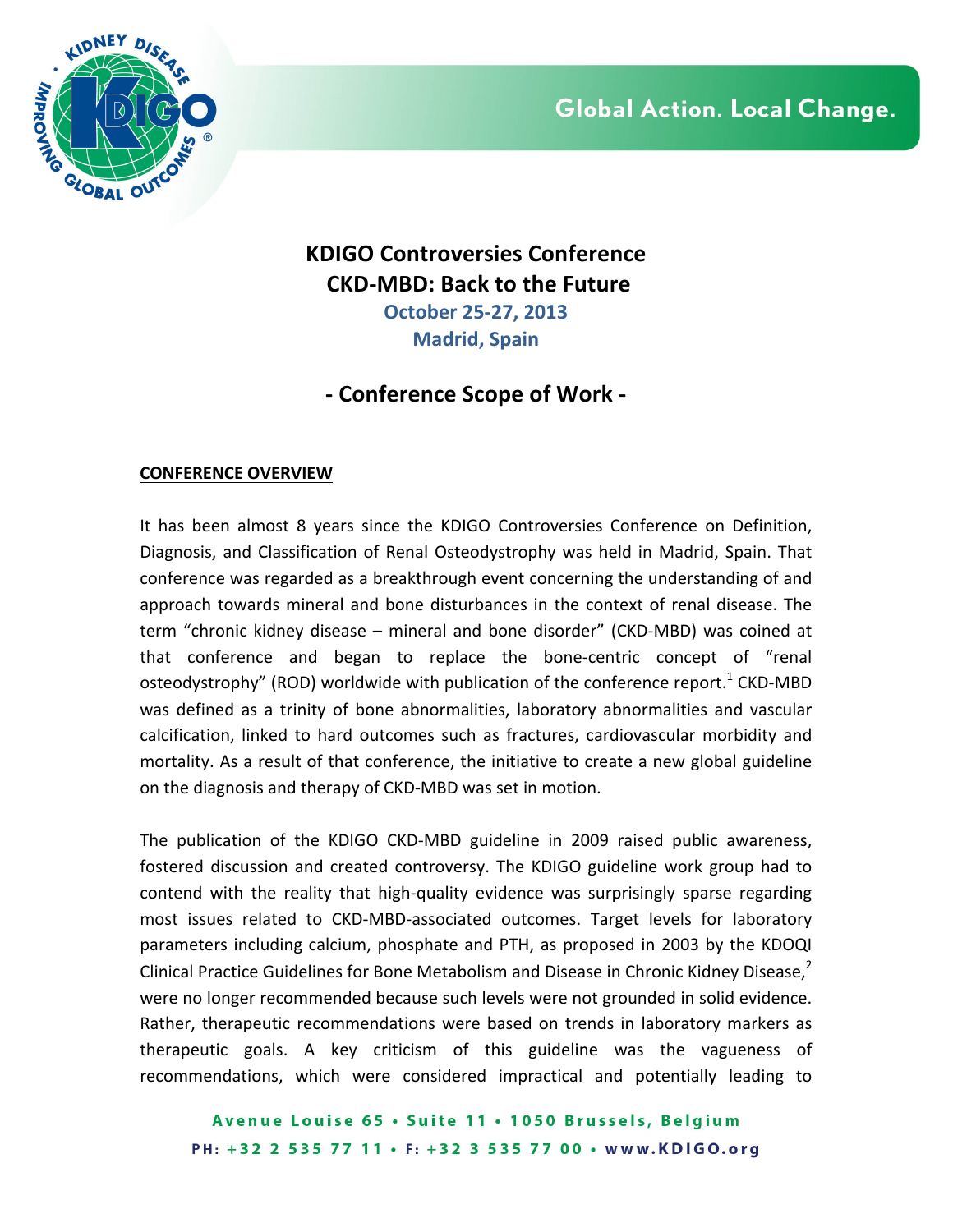diagnostic and therapeutic nihilism. Position papers and commentaries were written by peer groups, such as the leaderships of KDOQI and the European Renal Best Practice (ERBP). $^{3,4}$  Nevertheless, the KDIGO CKD-MBD guideline was translated in many languages and endorsed by many nephrology societies.<sup>5-15</sup>

Now in 2013, the question has been raised whether this guideline requires revision. During the last 4 years, a significant body of new evidence has accumulated, with potential impact for CKD-MBD-relevant diagnostic and therapeutic decision-making. The purpose of this upcoming KDIGO Controversies Conference on CKD-MBD in October 2013 will be to determine if it is time for a comprehensive revision of the CKD-MBD guideline and if so, what the scope of these revisions should be.

### **REMITS**

The conference will begin with a series of plenary sessions from key opinion leaders summarizing the latest research and findings related to CKD-MBD. The remaining time will be devoted to two breakout sessions whose participants will be tasked with the following remits: 

**Session A**: Led by the breakout group leaders, Breakout Session A is designed to discuss the broader context on each of following 4 topic areas: vascular calcification; bone quality; calcium and phosphate; vitamin D and PTH. Key literature will be provided and assigned in advance of the meeting, and the information presented by the plenary lectures will add to the evidence basis for these rounds. Questions for discussion should include the following:

- I. A. What new evidence is there since 2009?
	- B. Are any of the guideline statements now potentially better substantiated?
	- C. Are any of the guideline statements clearly wrong?
- II. A. Should any of the guideline statements be modified because of recent data?
	- B. Should any of the guideline statements be modified because of new techniques, technology (such as access to cardiac MRI) or assays (such as improved bone turnover markers, fetuin / calciprotein particles / FGF-23 assays, etc.)?
- III. A. Which CKD-MBD guideline statements for care have been impossible to implement (e.g., the need for bone biopsy to diagnose ROD) and should they therefore be modified?
	- B. How can we assess or audit the implementation / usefulness of the guideline statements?
- IV. A. Which laboratory and imaging outcomes are appropriate surrogate endpoints for

Avenue Louise 65 . Suite 11 . 1050 Brussels, Belgium PH: +32 2 535 77 11 · F: +32 3 535 77 00 · www.KDIGO.org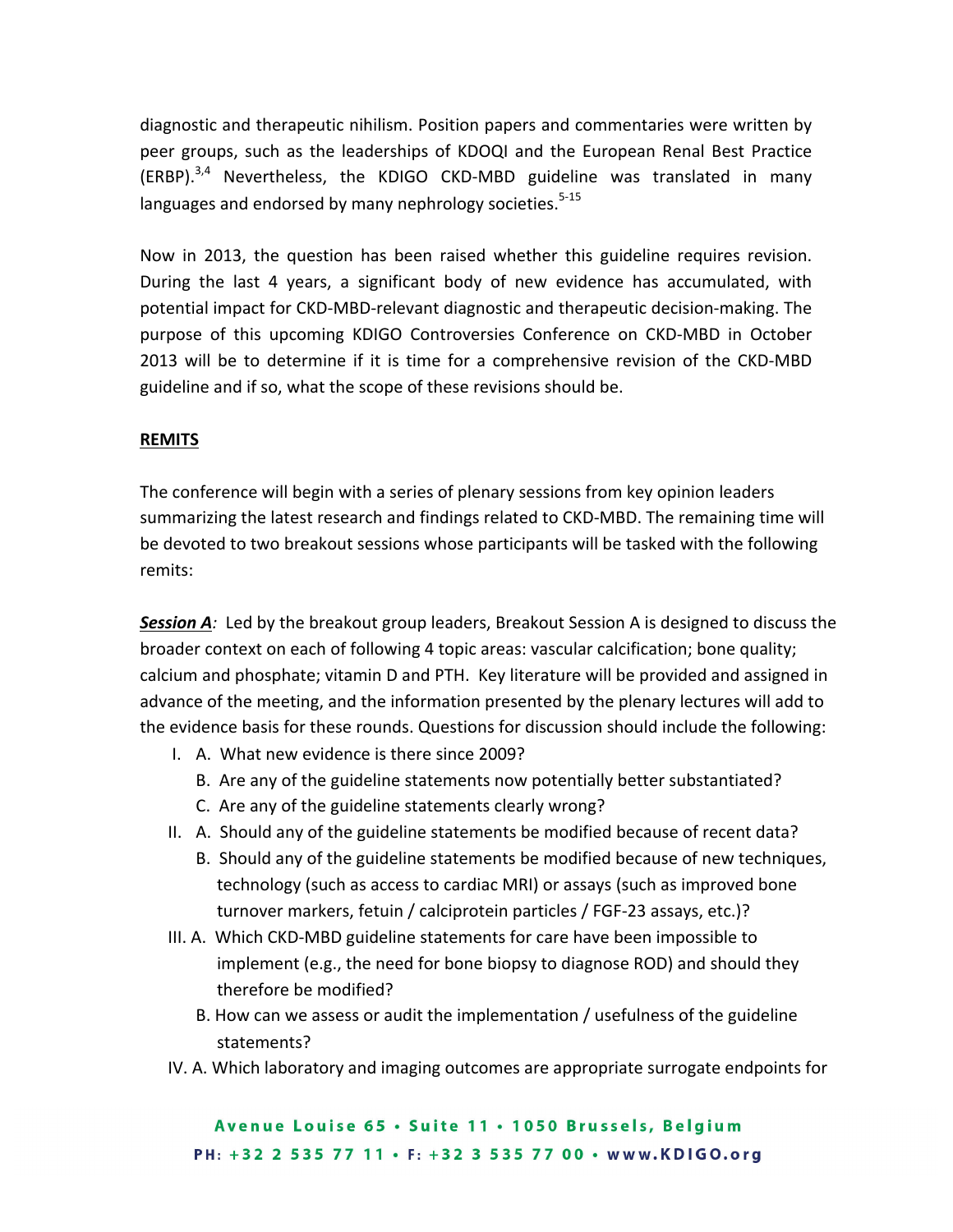CKD-MBD?

- B. What are the desirable patient-level outcomes in CKD-MBD?
- C. What questions have to be answered to achieve those outcomes?
- V. A. What new areas should be covered, such as guidelines for management of calcific uremic arteriolopathy?

The goal of this session is to move towards determining if existing guideline needs modifying and how. Another objective is to assess how useful clinical outcomes can be more easily identified. This part of the session should refer back to the research questions included at the end of each 2009 CKD-MBD guideline chapter.

**Session B**: This breakout session is intended to follow-up on topic discussions from Session A but should now strictly be reviewed in the context of the relevant guideline sections:

| <b>Topics</b>                            | 2009 KDIGO guideline section             |
|------------------------------------------|------------------------------------------|
| Breakout Group 1: Vascular Calcification | 3.3.1, 3.3.2                             |
| Breakout Group 2: Bone Quality           | $3.2.1 - 3.2.5, 4.3.1 - 4.3.5, 5.5, 5.7$ |
| Breakout Group 3: Calcium and Phosphate  | $4.1.1 - 4.1.8, 5.1, 5.2, 5.7$           |
| Breakout Group 4: Vitamin D and PTH      | 4.2.1-4.2.5, 5.3-5.4, 5.6                |

The end goal is to critically evaluate the applicability of the 2009 KDIGO guideline<sup>1</sup> in light of the evidence base emerged in the last five years. Methodological considerations governing guideline updates as proffered by authoritative bodies such as USPSTF and NICE will also be addressed. Relevant background reading<sup>16</sup> will be provided in advance, with a scheduled presentation providing a state-of-the-art update on this issue.

It is acknowledged that there will be inherent difficulties in the evidence review given the natural overlap of topics among each group. For example, the question whether phosphate binders should be started at earlier stages of CKD will touch on at least breakout groups 1 and 3, and the results from the ADVANCE and EVOLVE studies will likely be discussed in all 4 groups. As such sufficient time has been allotted to each plenary breakout group report so that there will be an even exchange of viewpoints and opinions. In this vein, there may be an additional option for group members to cross between sessions A and B. At the conclusion of this conference, it is expected that each breakout group will summarily review the acceptability of the relevant guideline statements at hand and conclude whether there is necessity to update any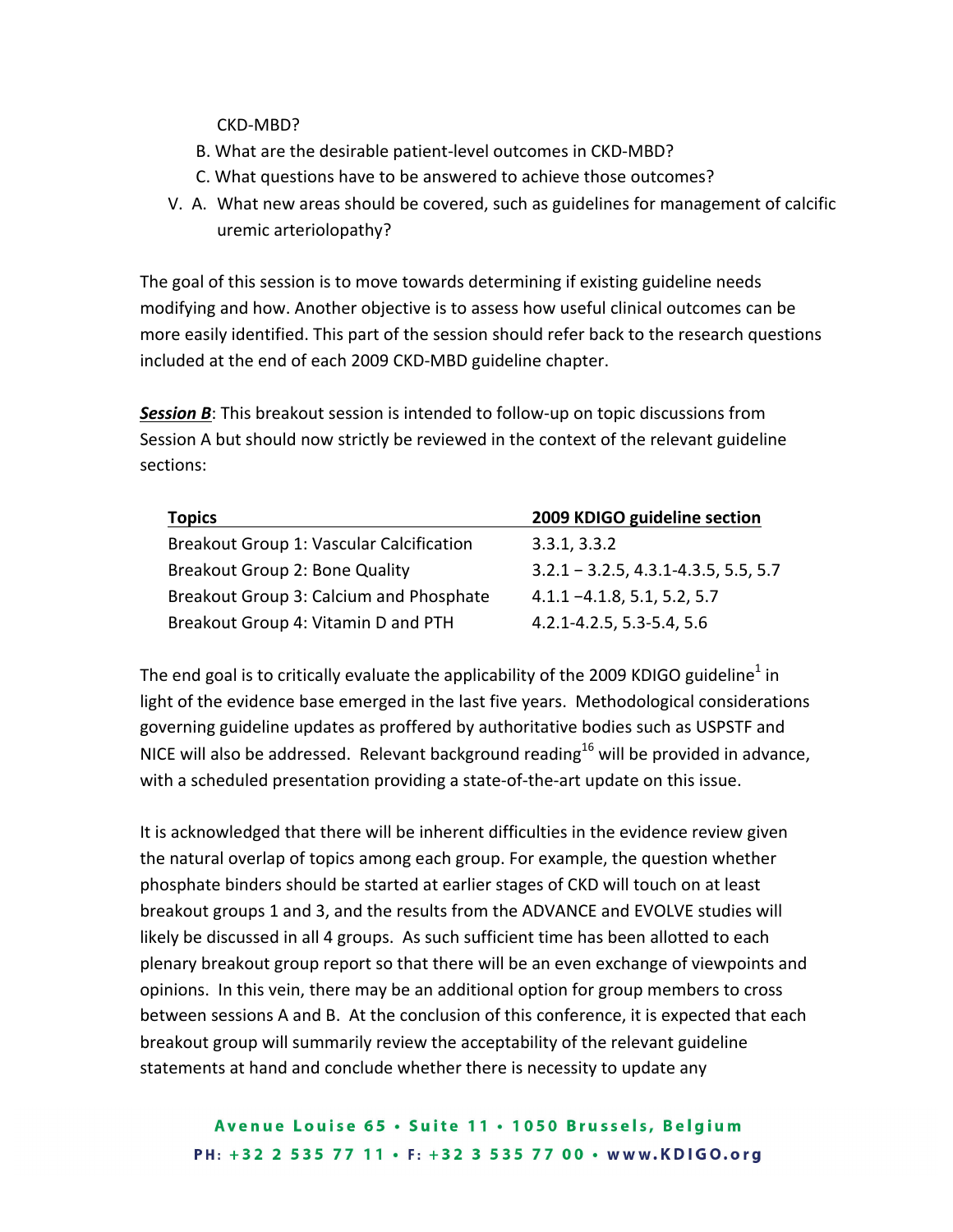recommendations either in part or in whole. In keeping with previous Controversies Conferences, a final report outlining the deliberations and research recommendations from the proceedings will be published in a peer-reviewed journal.

#### **References**

- 1. Moe S, Drüeke T, Cunningham J, et al. Definition, evaluation, and classification of renal osteodystrophy: a position statement from Kidney Disease: Improving Global Outcomes (KDIGO). *Kidney Int* 2006; 69: 1945-53.
- 2. National Kidney Foundation. K/DOQI clinical practice guidelines for bone metabolism and disease in chronic kidney disease. Am J Kidney Dis 2003; 42: S1-S201.
- 3. Uhlig K, Berns JS, Kestenbaum B, et al. KDOQI US commentary on the 2009 KDIGO clinical practice guideline for the diagnosis, evaluation, and treatment of CKD-Mineral and Bone Disorder (CKD-MBD). Am J Kidney Dis 2010; 55: 773-799.
- 4. Goldsmith DJ, Covic A, Fouque D, et al. Endorsement of the Kidney Disease Improving Global Outcomes (KDIGO) Chronic Kidney Disease-Mineral and Bone Disorder (CKD-MBD) Guidelines: a European Renal Best Practice (ERBP) commentary statement. Nephrol Dial Transplant. 2010; 25: 3823-31.
- 5. Ketteler M, Eckardt, KU. KDIGO-Leitlinien zu den Störungen des Mineral- und Knochenhaushalts bei chronischer Nierenerkrankung 2009. *Der Nephrologe* 2009; 4: 437-440
- 6. Jean G, Chazot C. The French clinician's guide to the Kidney disease: Improving global outcomes (KDIGO) for chronic kidney disease-mineral and bone disorders (CKD-MBD). *Nephrol Ther* 2010; 6:151-7.
- 7. Steddon S, Sharples E. How do the KDIGO Clinical Practice Guidelines on CKD-MBD apply to the UK? The Renal Association. http://www.renal.org/clinical/guidelinessection/CKD-MBD.aspx
- 8. Manns BJ, Hodsman A, Zimmerman DL, et al. Canadian Society of Nephrology commentary on the 2009 KDIGO Clinical Practice Guideline for the Diagnosis, Evaluation, and Treatment of CKD-Mineral and Bone Disorder (CKD-MBD). Am J

Avenue Louise 65 . Suite 11 . 1050 Brussels, Belgium PH: +32 2 535 77 11 · F: +32 3 535 77 00 · www.KDIGO.org